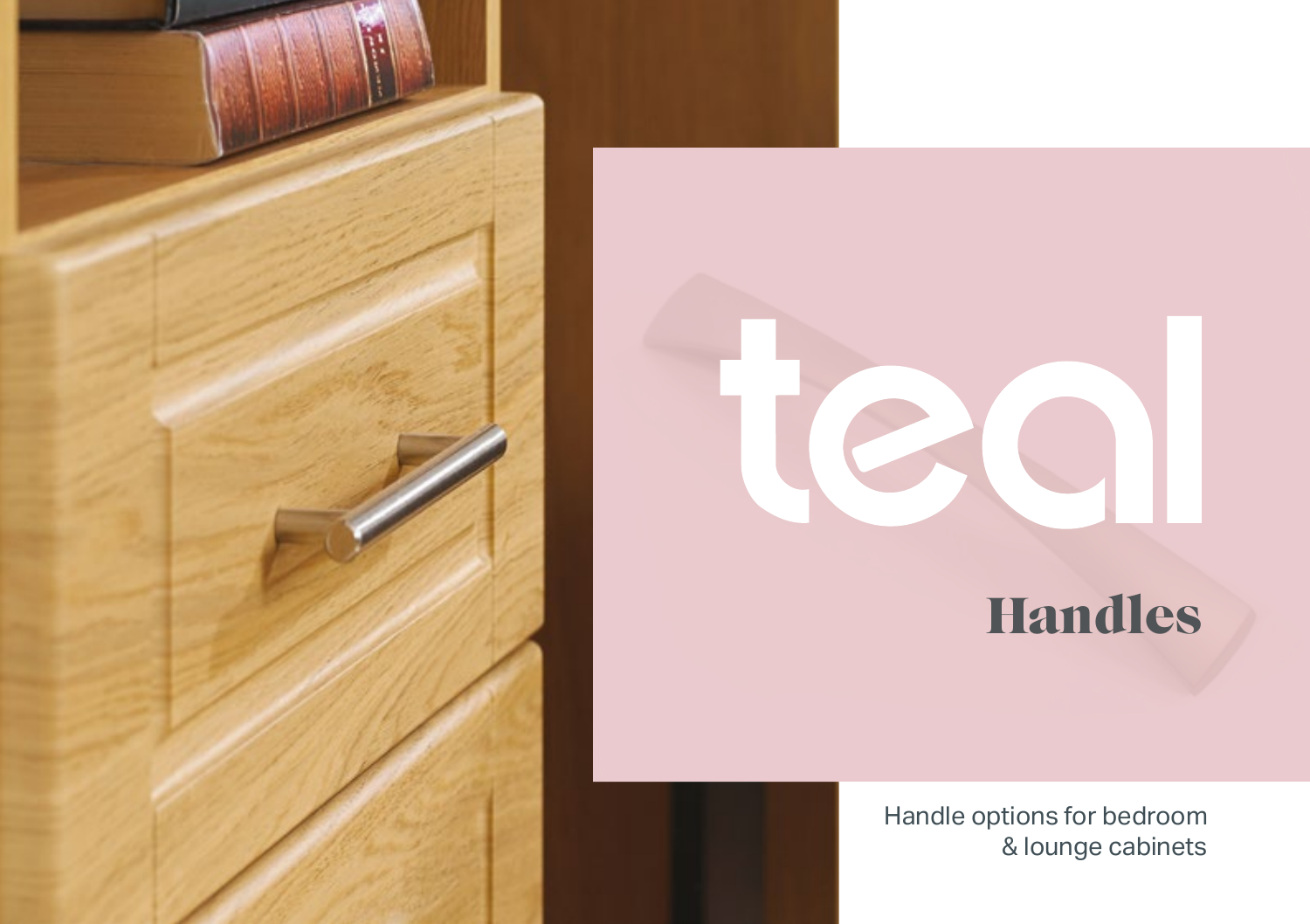### HANDLES

### Bow

Standard on Kingsway range of bedroom and lounge cabinets.





Stylish bow shaped aluminium handle with a simple, smooth curve.

## D



# drawer.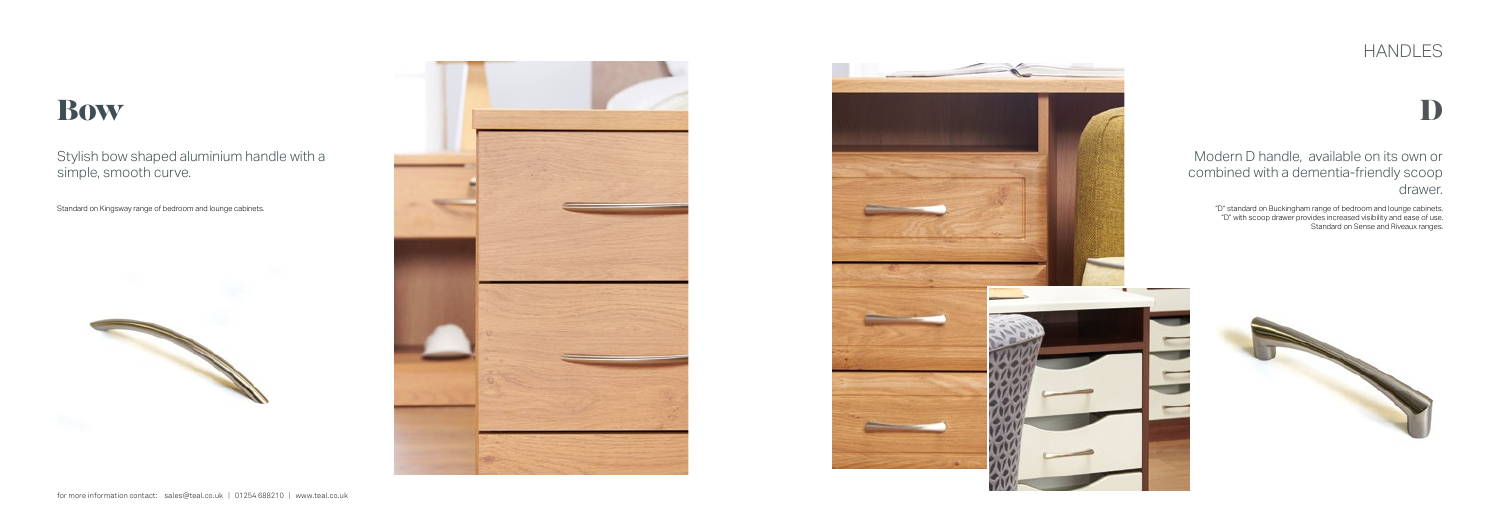### HANDLES

### T Bar

Standard on Treco range of bedroom and lounge cabinets.







Contemporary T-Bar handle

## Shaped Cut Out

An anti-ligature alternative to a traditional handle, stylishly shaped for a modern look. Standard on Accent range of bedroom and lounge cabinets.



#### Shaped cut out handles for added safety.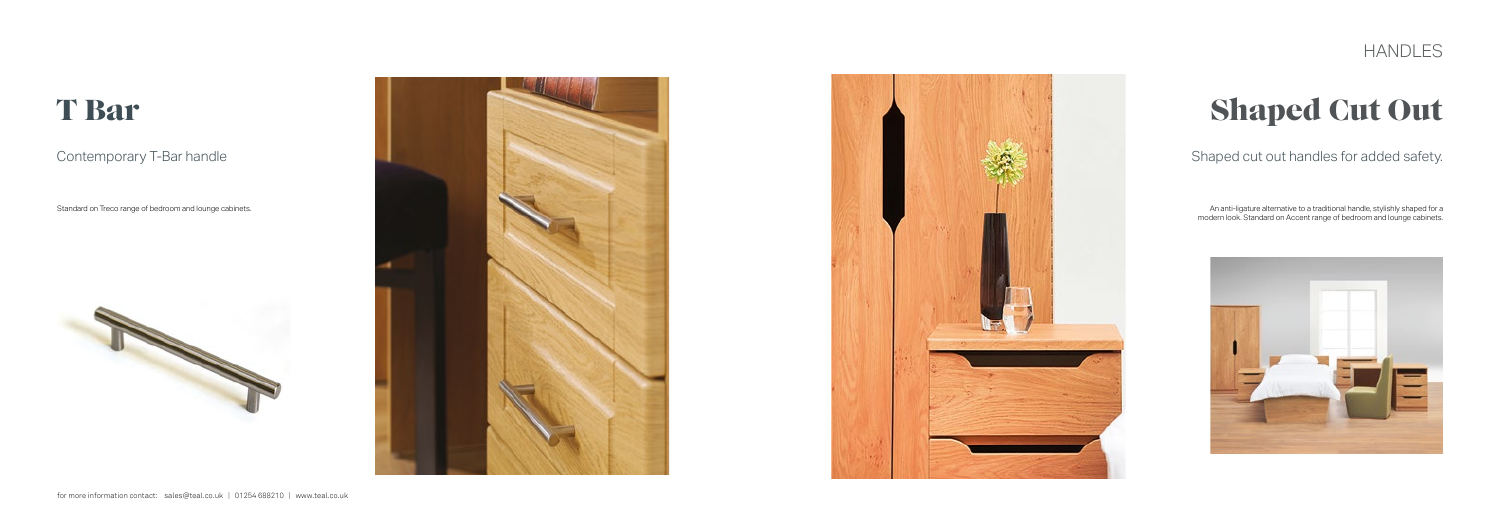#### HANDLES



Integrated handle, inset to create a reduced ligature risk. Standard on Regent and Solstis ranges of bedroom and lounge cabinets.

Integrated aluminium scoop handle.

Standard on Teal Living Shaker bedroom and lounge cabinets.



#### Round

## Province

Available on all bedroom and lounge cabinet ranges except Regent and Solstis.





Elegant and contemporary bow handle, with a matt nickel finish.

Available on Teal Living display cabinet ranges.



#### Square